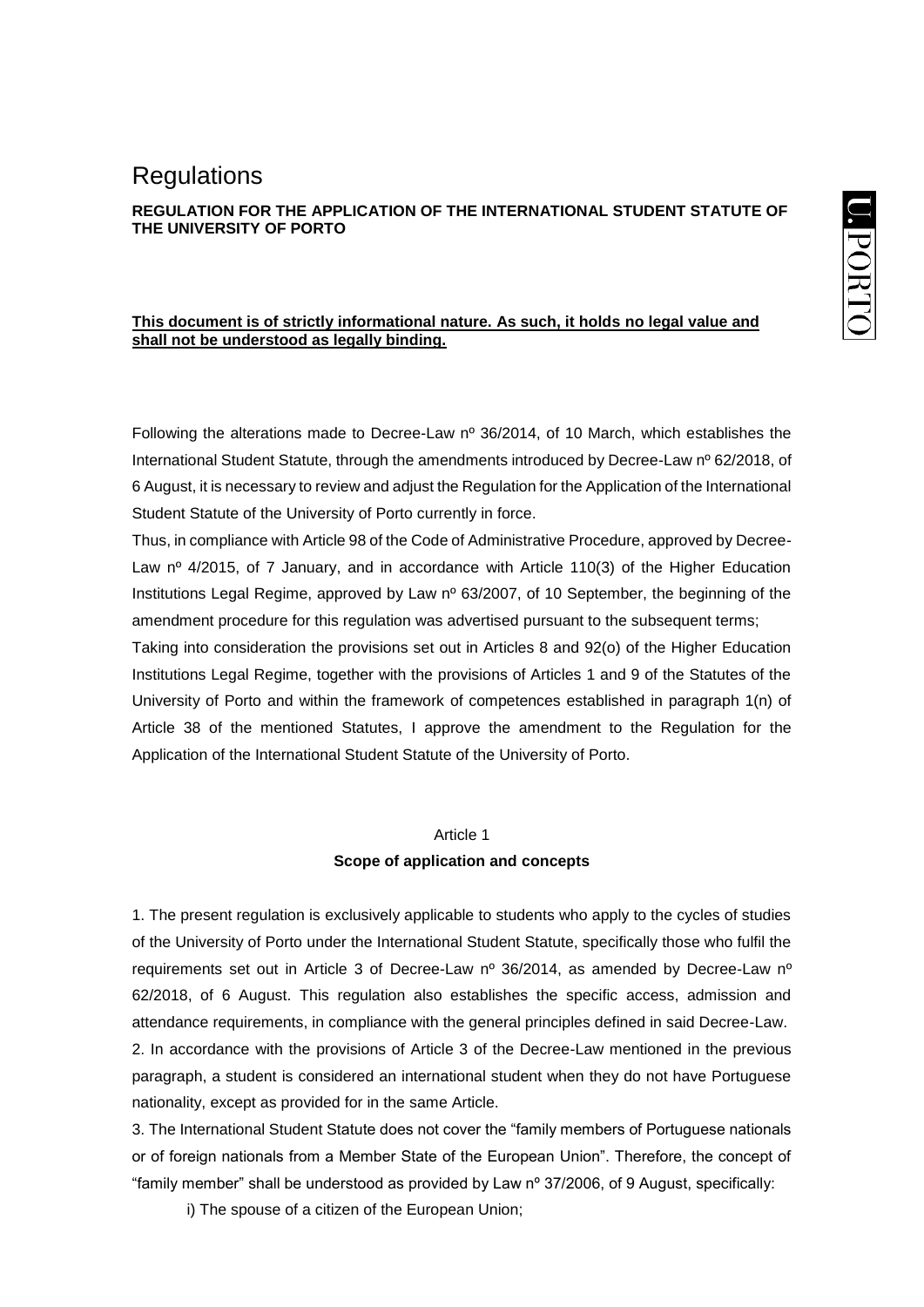ii) The partner with whom a citizen of the European Union lives in a non-marital union established according to law or with whom the citizen of the European Union maintains a durable relationship, duly attested by the competent Member State where the citizen resides;

iii) The direct descendants under 21 years of age or dependant of a citizen of the European Union, as well as those of the spouse or partner within the meaning of the previous subparagraph;

iv) The dependant direct relatives in the ascending line of a citizen of the European Union, as well as those of the spouse or partner within the meaning of subparagraph ii);

4. If a student has two or more nationalities and one of them is Portuguese, only the latter is relevant for the purposes of this Regulation.

5. If a student has two or more nationalities but none of them is Portuguese, one of them is of a Member State of the European Union and another of a State outside this Union, they may opt for one of them.

6. In the case mentioned in the previous paragraph, if the student chooses the nationality of a State outside the European Union, they will maintain the status of international student until the end of the cycle of studies in which they have initially enrolled or which they have changed to, even if, during the attendance of that cycle of studies, they are granted the Statute of Equal Rights and Obligations under an international treaty between the Portuguese State and the State whose nationality they have opted for.

7. The provisions laid down in the previous paragraph are not applicable to international students who acquire the nationality of a Member State of the European Union after their admission to the cycle of studies.

8. The termination of the validity of the International Student Statute due to the provisions laid down in the previous paragraph shall take effect in the academic year following the date in which the acquisition of the nationality was verified.

#### Article 2

#### **Access and admission requirements**

1. The access and admission of international students to all first cycles of studies (*Licenciaturas*) and integrated cycles of studies leading to a Master's Degree (*Mestrados Integrados*) is exclusively carried out through a special call for access and admission regulated by Decree-Law  $n^{\circ}$  36/2014, of 10 March, as amended by Decree-Law  $n^{\circ}$  62/2018, of 6 August, and by the present regulation, with the exception of the special regimes defined in Decree-Law nº 393-A/99 as well as the Readmission and Transfer/Course Change regimes. It is also subject to verification of compliance with the general access and admission requirements set out in Articles 5 and 6, respectively, of the aforementioned Decree-Law.

2. The international students who meet the following requirements may apply for enrolment and registration in the first cycles of studies and integrated cycles of studies leading to a Master's Degree:

a) Holders of a qualification providing access to Higher Education, here understood as any diploma or certificate issued by a competent authority attesting to the candidate's approval in a secondary level education programme of another country and granting them the right to apply and be admitted to a higher education institution of that country where it was conferred;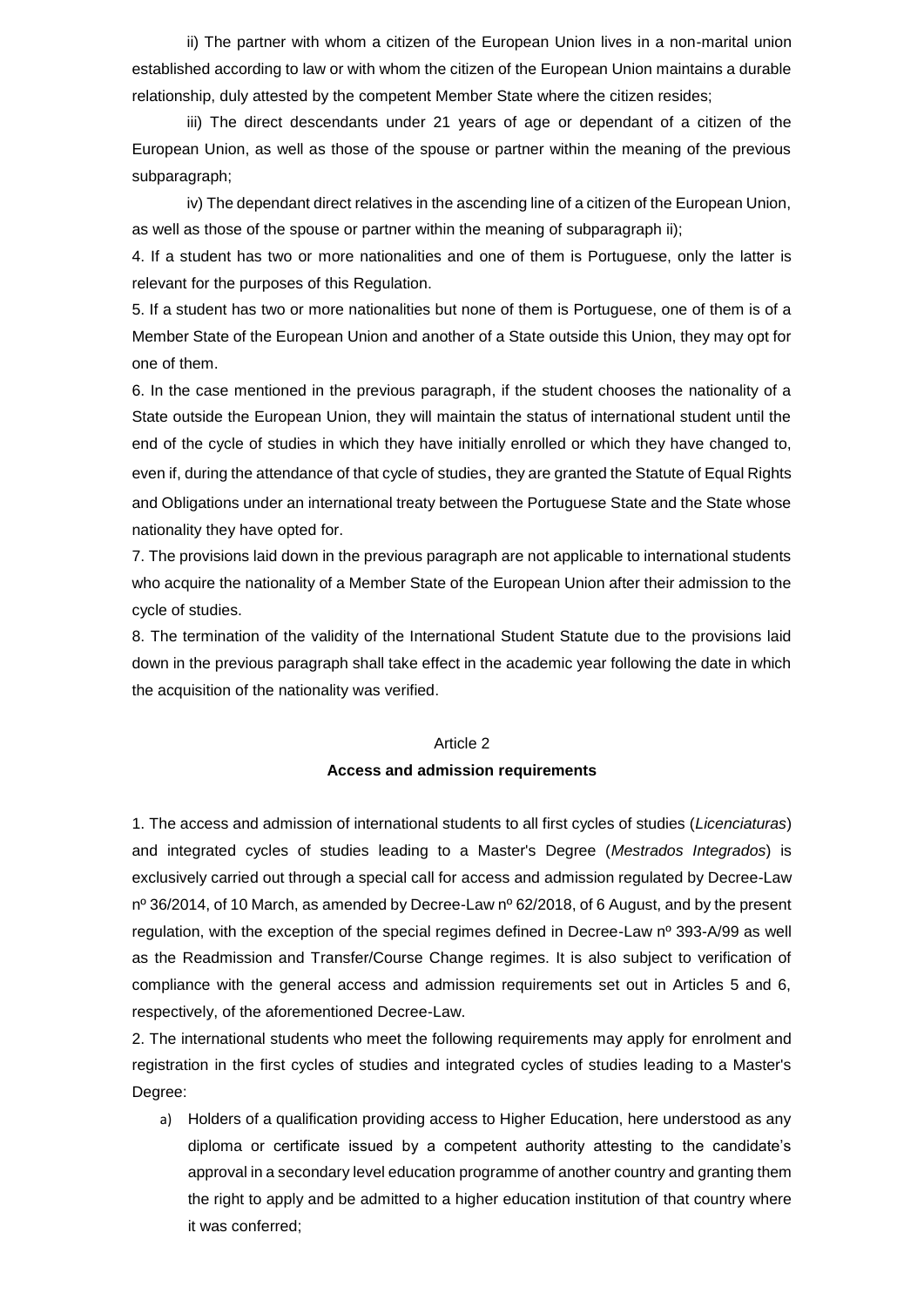- b) Holders of a Portuguese secondary education diploma or legally equivalent qualification.
- 3. The qualification set out in Article 2(a) of this regulation must be attested through:
	- a) A declaration issued by the official education services of the country of origin and, when necessary, translated into English, French, Spanish or Italian, ascertaining that the secondary level qualification they hold, obtained in that country, is enough for the candidate's admission to the country's official higher education programmes that are similar to the ones the applicant wishes to apply to, or an attestation of equivalence to the Portuguese secondary education issued by a competent national authority;
	- b) When providing foreign documentation or documentation issued in a foreign country during the application process, the applicant must submit a copy of the original documents authenticated by the official education services of that country and recognised by a diplomatic or consular Portuguese authority or, in the case of countries that have adhered to the Hague Convention, with the Apostille of the Hague Convention.
	- c) If, for the purposes of streamlining the process, non-certified and/or non-recognised documentary evidence is accepted, its authenticity must be verified until the day in which the provisional results are posted, in accordance with the set calendar;
	- d) The student shall present the original version of the documents referred to in the previous paragraphs at the time of enrolment or before the beginning of the academic year, if such is required by the organic unit and set out in the public notice of the call.

4. The following conditions are specifically required by the University of Porto for the admission of international students to the first cycles of studies and integrated cycles of studies leading to a Master's degree of the University:

- a) Verification of the specific academic qualification for admission to the cycle of studies, in accordance with the specifications included in the call's public notice:
	- i. It shall focus on the subjects covered by the entrance exams defined for the cycle of studies in question as part of the general access and admission regime, as way of ensuring that only students who demonstrate having knowledge of the subjects covered in entrance exams of equivalent level and content to those taken by students admitted through the Portuguese general access and admission regime are thus admitted;
	- ii. The rules regarding the period of validity of the secondary level exams adopted by the National Committee of Access to Higher Education are, however, not applicable.
- b) Verification of knowledge of the language(s) in which the cycle of studies is taught and, where necessary, oral competence may be verified by video conference;
- c) Verification of fulfilment of the pre-requisites established for the mentioned cycle of studies as part of the general regime for access and admission to the Portuguese higher education.

5. The verification of fulfilment of the requirements set out in subparagraphs (a) and (b) of the previous number shall be carried out through the submission of documentary evidence by the applicant at the time of submission of the application or, when applicable, through written exams taken in the respective organic unit and, when defined in the call's public notice, complemented by oral or practical exams.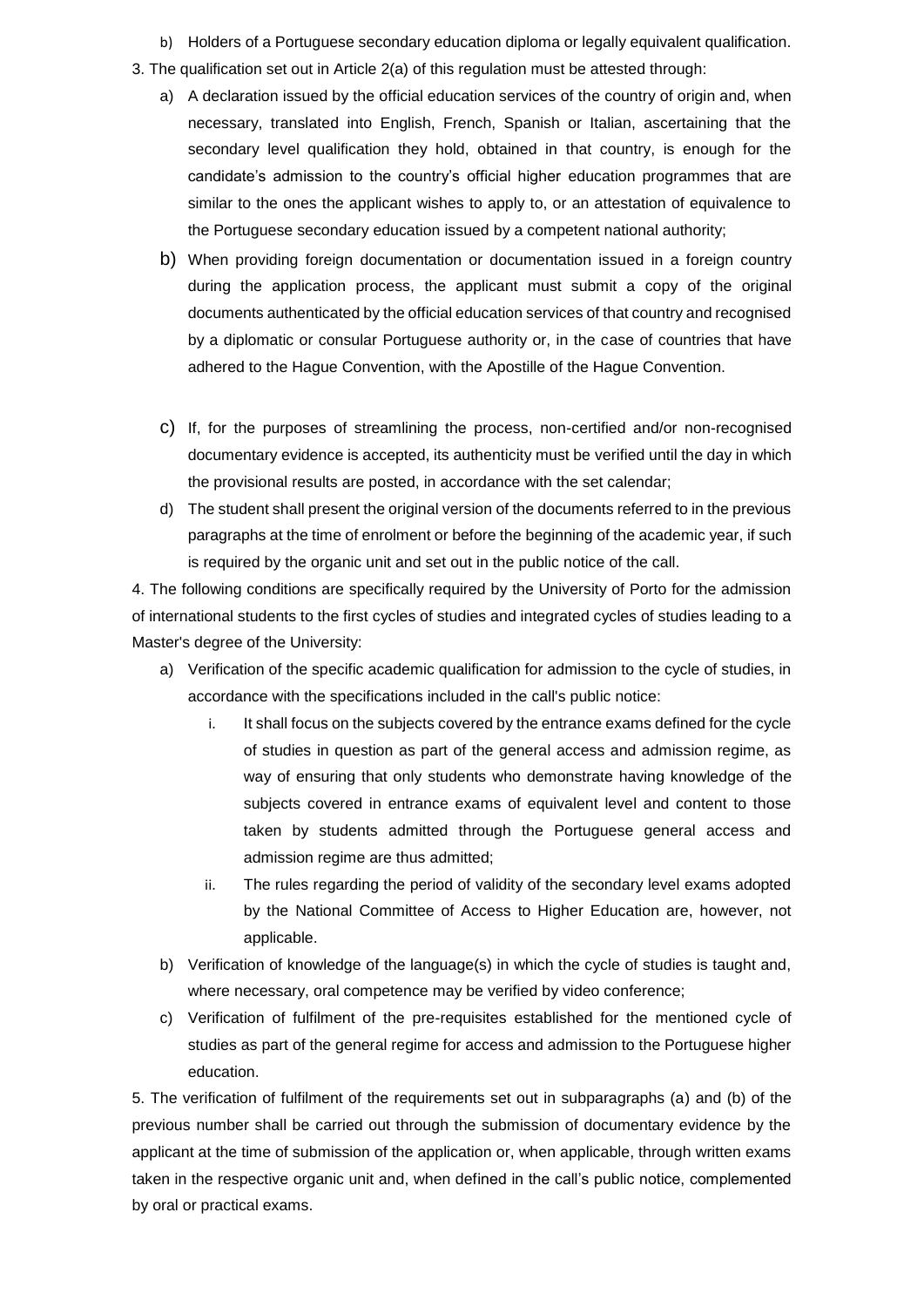6. The subjects of the written, oral or practical exams mentioned in the previous paragraph must be included in the public notice regarding the opening of applications.

7. With the aim of simplifying the procedures for the most frequent situations, the University of Porto may conclude institutional agreements in which special requirements are fixed, namely in respect to paragraph 2(a) and (b).

8. The specific admission requirements for the second and third cycles of studies of the University of Porto are those set out in the legal provisions and regulations of the University of Porto currently in force, as well as those defined in the public notice regarding the opening of applications.

#### Article 3

#### **Applications and enrolment**

1. The application for admission and enrolment is submitted to the Academic Affairs Office of each organic unit; electronic platforms may also be used.

2. The application is submitted upon personal or electronic delivery of the respective request, accompanied by the documents set out in the previous Article and the payment of due fees.

3. The application deadline is annually fixed in a public notice regarding the opening of applications which is made public no less than a month before its starting date and disseminated in the webpages of the respective organic units.

### Article 4

### **Student in an emergency situation for humanitarian reasons**

1. In accordance with the provisions of Decree-Law nº 36/2014, of 10 March, as amended by Decree-Law nº 62/2018, of 6 August, for the purposes of the present regulation, students in an emergency situation for humanitarian reasons are those originating from countries or regions in which a recognised situation of armed conflict, natural disaster, generalised violence or violation of human rights prevails and from which the need for a humanitarian response arises.

2. The status of student in an emergency situation for humanitarian reasons may be requested by those who find themselves in any of the following situations:

- a) Have been granted the refugee status referred to in Law  $n^{\circ}$  27/2008, of 30 June, in its current wording;
- b) Have been granted the subsidiary international protection status referred to in Law  $n^{\circ}$ 27/2008, of 30 June, in its current wording;
- c) Originate from countries or regions the United Nations High Commissioner for Refugees or the International Organization for Migration have declared to be in an emergency situation requiring a humanitarian response.

3. Furthermore, the status of student in an emergency situation for humanitarian reasons may be requested by those who:

a) Have been granted the temporary residence permit referred to in Article 27 of Law  $n^{\circ}$ 27/2008, of 30 June, in its current wording;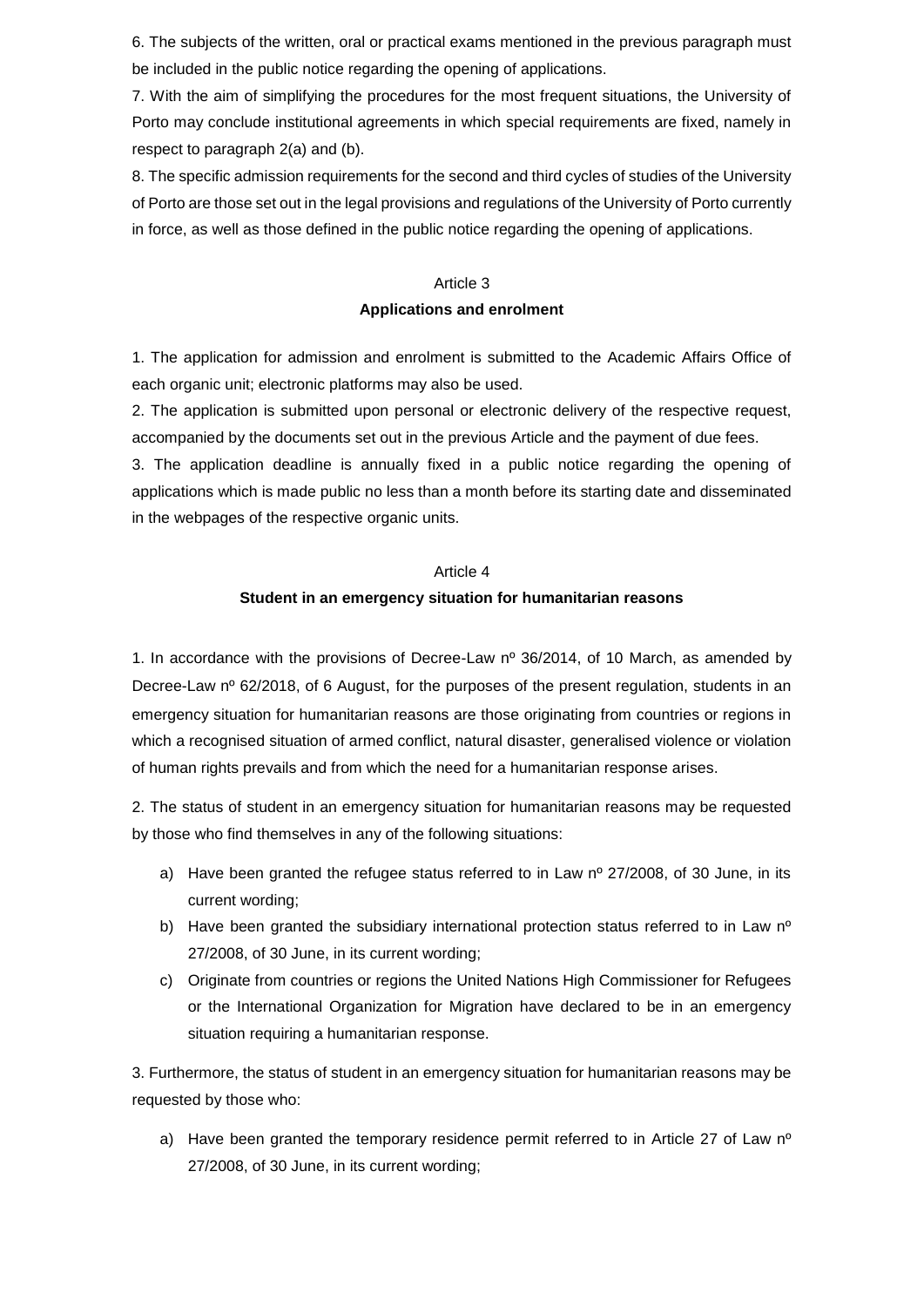b) Hold a residence permit granted to those who are or have been victim of criminal offences related to human trafficking or facilitation of illegal immigration referred to in Article 109 of Law nº 23/2007, of 4 July, in its current wording.

4. The request for application of the status of student in an emergency situation for humanitarian reasons is submitted directly to the Academic Affairs Office of each organic unit and must be accompanied by documentation issued by the Portuguese Immigration and Borders Service (SEF) or the High Commissioner for Refugees or the International Organization for Migration attesting that the applicant is in one of the situations referred to in paragraphs 2 and 3.

5. The tuition and other fees regime fixed by the University of Porto for national students also applies to students in an emergency situation for humanitarian reasons enrolled at the University.

6. The competent bodies of each organic unit shall define and make public the potential implementation of alternative procedures in order to verify the compliance with the access and admission requirements (for instance, interview or written exam) mentioned in Article 2, in the case of students in an emergency situation for humanitarian reasons whose qualifications cannot be attested through documentation.

### Article 5

# **Application and Tuition Fees**

1. Application fees are due in accordance with the provisions laid down in the University of Porto's *Table of Fees*.

2. Tuition fees are due for the enrolment and registration in cycles of studies. These may differ for the same type of cycles of studies because of their real costs and shall be annually fixed by the General Council upon proposal by the Rector.

# Article 6

# **Places and deadlines**

1. Annually and within the deadlines set in the calendar of the University of Porto, the faculties present their proposals for number of places and functioning of the cycles of studies, which include information on the applications of international students regarding the special call for access and admission to the first cycles of studies and the integrated cycle of studies leading to a Master's degree, in compliance with the limits imposed by Decree-Law nº 36/2014, of 10 March, in its current wording, as well as regarding the second and third cycles of studies.

2. The process for establishing and disseminating the number of places and application deadlines is set out by Dispatch of the Rector, namely considering the following, in accordance with Article 7 of Decree-Law nº36/2014:

- a) The limits stemming from the legal criteria established for the functioning of education institutions and the accreditation of cycles of studies, including the limits that have been approved at the moment of accreditation;
- b) The human and material resources of the institution, in particular when it comes to the suitability of the teaching staff;
- c) The number of places set out for the general access regime and the remaining special access calls;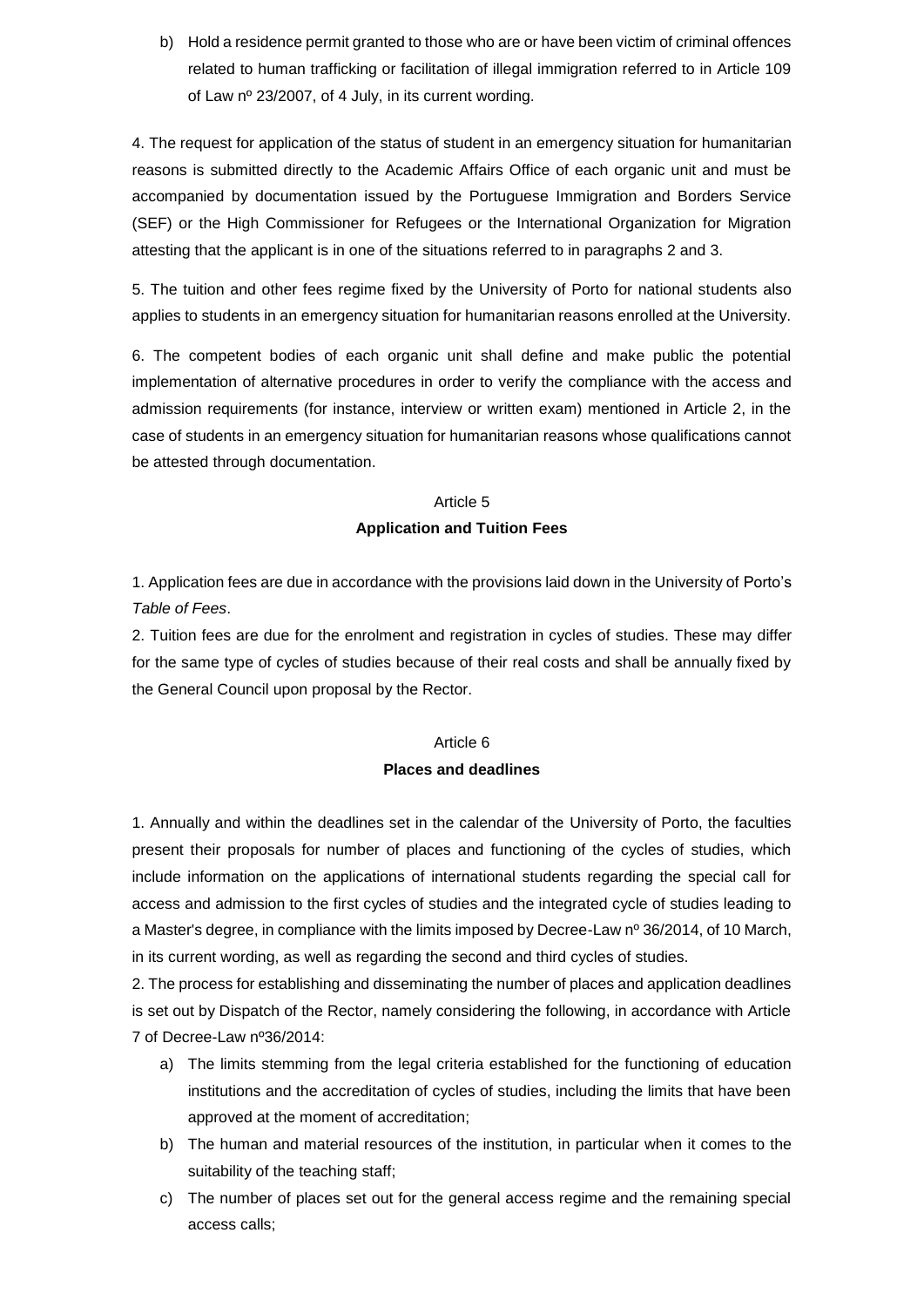- d) The limits previously set out by Dispatch of the branch of government responsible for higher education, issued until the 1st October of the year preceding the beginning of the academic year, which may stipulate that some cycles of studies shall not have places available;
- e) The general guidelines previously established by the branch of government responsible for higher education after discussion with the representative bodies of the institutions, namely considering the national policy on human resource training.

3. The University of Porto shall communicate the number of places it wants to establish in compliance with the previous number to the Directorate-General for Higher Education, accompanied by its respective substantiation.

4. Places may be open for calls at different periods, according to the geographical origin of the candidates and the calendar of the University of Porto.

5. The Directorate General for Higher Education shall make public the number of places fixed.

6. The places referred to in this Article are not transferable between access and admission regimes, cycles of studies or institutions.

### Article 7

### **Social Services**

International students benefit exclusively from indirect social support, except for international students with the status of student in an emergency situation for humanitarian reasons, who benefit from all the support provided within the framework of direct and indirect financial support.

### Article 8

## **Social and cultural integration**

The University of Porto promotes initiatives with the purpose of academically and socially integrating its admitted students through the organisation of befitting activities, namely in the areas of language, culture, science, technology and sports.

#### Article 9

#### **Readmission and transfer or course change**

The provisions of articles 7 and 8 of this Regulation apply to international students admitted through the readmission and transfer/course change regimes referred to in the Ministerial Decree  $n^{\circ}$  181-D/2015, of 19 June, on the readmission and transfer/course change regimes in higher education, in its current wording.

#### Article 10

# **Doubts and omissions**

The situations not mentioned in this Regulation follow the provisions of Decree-Law nº 36/20014, of 10 March, as amended by Decree-Law  $n^{\circ}$  62/2018, of 6 August, the cases omitted being decided by Dispatch of the Rector.

#### Article 11

# **Entry into force**

The present regulation enters into force after being approved by the Rector and published in the Official Journal of the Portuguese Republic.